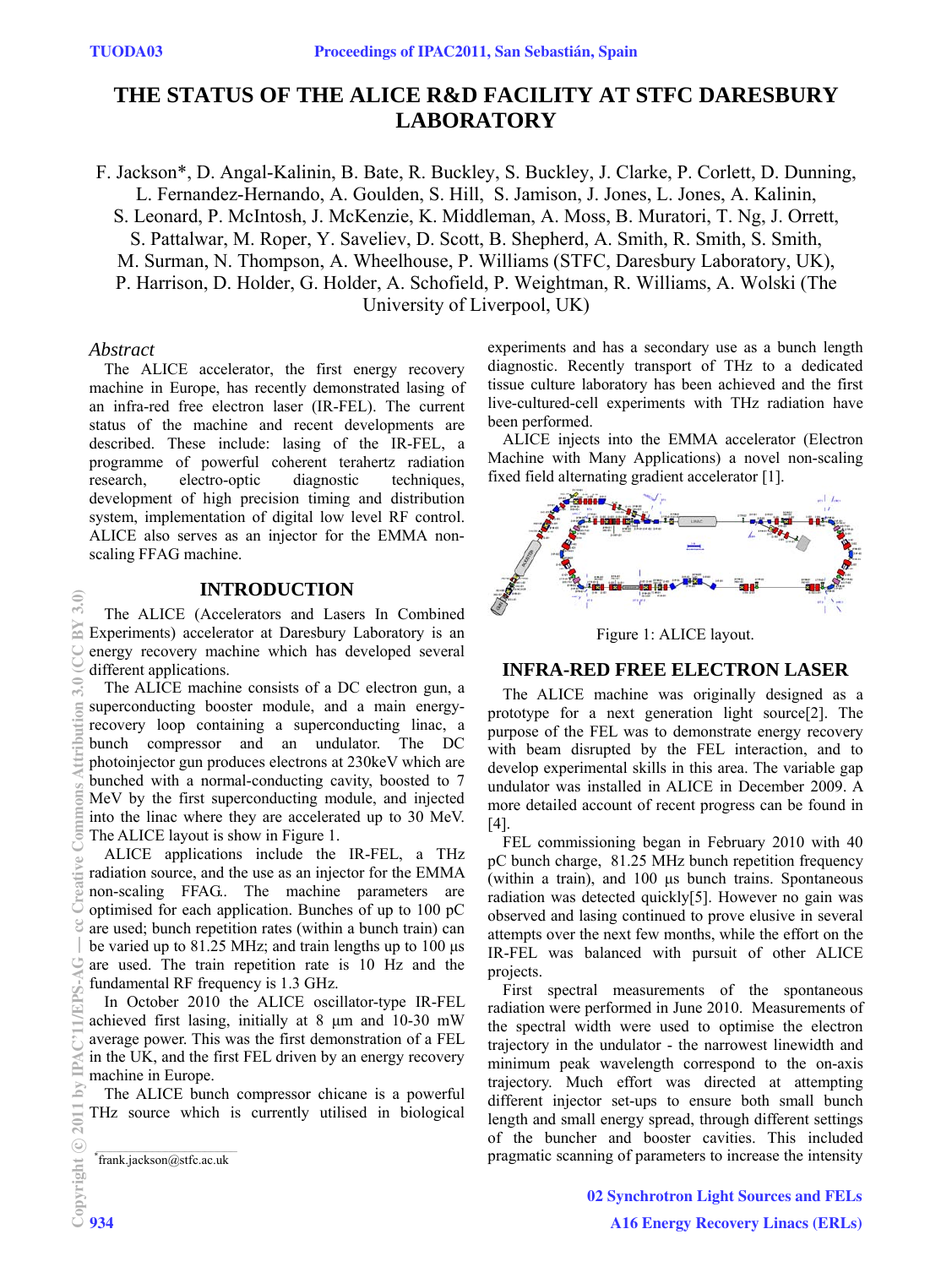of the spontaneous emission, corresponding to maximising bunch compression. More details on ALICE beam dynamics can be found in [6].

The spectrum and amplitude of the undulator radiation exhibited various features and behaviour in response to these machine parameter changes. It was possible to obtain a narrow measured spectra at approximately the theoretical natural line width of the undulator. Setups were developed in which enhancements in the signal were seen as the FEL cavity length was scanned about the expected length. This indicated strong coherent emission but not FEL gain.

Bunch profile measurements were made using an electro-optic bunch length diagnostic located at the undulator entrance, and these indicated sufficient bunch compression. It was strongly suspected that beam loading effects in the linac were leading to energy variation along the bunch train, limiting bunch charge to 40pC and resulting in insufficient gain. In order to reduce losses in the optical cavity the FEL outcoupling cavity mirror was replaced by one with a smaller outcoupling hole (0.75mm radius compared to 1.5mm) in July 2010. Several more attempts with the new mirror did not result in lasing, and it was thus decided to reduce the bunch repetition frequency to reduce the beam loading.

To enable flexible bunch repetition rate operation of ALICE required modification of the photoinjector (PI) laser. The bunch train duration is controlled by a Pockels cell, and an additional Pockels cell was installed to divide the frequency of the PI laser pulses within a bunch train, allowing bunch repetition rate to be reduced by a factor of 5.



Figure 2: ALICE IR-FEL detuning curve. FEL average power as a function of FEL cavity length detuning.

 With the lower bunch repetition rate, higher bunch charges of up to 100 pC at 16.25 MHz frequency within a train were used and only a few days later lasing was achieved on 23rd October 2010. Lasing was first indicated by complete saturation of the MCT detector over the duration of the bunch train, at the lowest pre-amplifier gain. The average FEL power was measured to be >10 mW. The characteristic detuning curve of the cavity length was then measured and is shown in Figure 2. The effect of lasing on the electron beam was to reduce the mean energy and increase energy spread. However these effects were sufficiently small that the beam transport did

not need to be modified to maintain energy recovery during lasing.

Once lasing was achieved at higher charge, it could subsequently be maintained down to 40 pC. The difference compared to the earlier unsuccessful attempts at 40pC may be attributed to a combination two factors; energy variation due to beam loading, and that operating at a higher charge allows lasing over a larger parameter range, making it easier to establish, and subsequently optimise for lower charge operation.

The highest FEL average power measured so far is around 30 mW. This equates to a power within the bunch train of 30 W and a FEL pulse energy of around 3 µJ . The conversion efficiency of electron beam energy to FEL pulse energy is measured to be 0.15% which is smaller than the theoretical maximum due to the small outcoupling hole presently used. The FEL pulse length has been estimated from the spectral width to be  $0.8-1.5$ ps, assuming transform-limited pulses. The single-pass cavity gain has been calculated from MCT measurements of the cavity rise time and ringdown times. The maximum value measured is 22% in good agreement with expectations from the current set of beam parameters.

Continuous tunability of the FEL wavelength has been demonstrated with lasing maintained while tuning from 8.0-5.75μm through varying the undulator gap. Spectra at different wavelengths are shown in Figure 3.



Figure 3: ALICE FEL spectra at different undulator gaps.

Preliminary ALICE IR-FEL radiation characteristics were measured with detector close to the beam transport system. In the machine shutdown in Nov-Jan 2010/2011 a FEL beamline was installed to transport FEL radiation to a dedicated diagnostics room, with  $\sim$ 35% transport efficiency achieved so far. Efforts have continued to optimise the machine set-up for increased output FEL power and stability.

## **ELECTRO-OPTIC BUNCH LENGTH DIAGNOSITC**

An electro-optic (EO) diagnostic has been used in ALICE primarily for bunch length measurements for the IR-FEL[7]. The diagnostic uses the birefringence induced in a ZnTe crystal and probed by a fs-pulse Ti Sapphire Laser. The first results (see Figure 4) indicated an RMS bunch length of 1-2 ps.

This diagnostic provided crucial confirmation that the bunch compression scheme of ALICE provides sufficiently high peak charge for FEL operation.